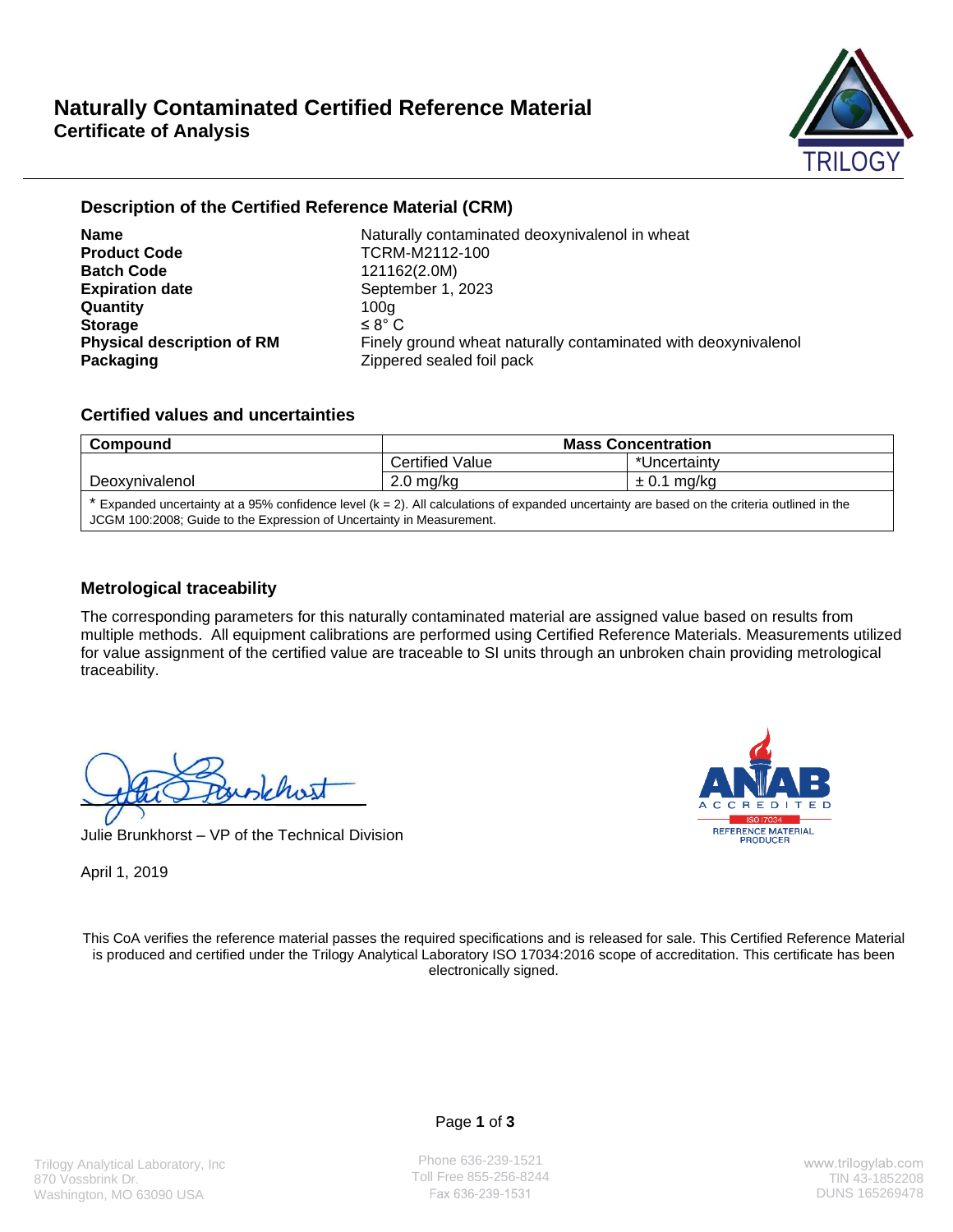# **Method of analyte verification**



# **Method reference for characterization**

BS EN 15791:2009, Technology: LC-MS/MS

LC-MS/MS using stable isotope labeled internal standards, Technology: LC-MS/MS

In-house method Li, Wei; Herrman, Tim J.; Dai, Susie Y. Determination of Aflatoxins in Animal Feeds by Liquid Chromatography/Tandem Mass Spectrometry with isotope dilution, Rapid Communications in Mass Spectrometry, 2011, 25, 1222-30. Li, Wei; Herrman, Tim J.; Dai, Susie Y. Rapid Determination of Fumonisins in Corn-based Products by Liquid Chromatography-Tandem Mass Spectrometry, The Journal of AOAC International, 2010, 93(5): 1472-81., Technology: LC-MS/MS

## **Measurement of uncertainty**

All calculations of expanded uncertainty  $(k = 2)$  are based on the criteria outlined in the ISO Guide to the Expression of Uncertainty in Measurement (GUM). Expanded combined uncertainty, which is calculated and presented for all Naturally Contaminated Certified Reference Materials, represents an estimated range of confidence equal to the root sum squared of all total inherent variance of pertinent components expanded with a coverage factor providing 95% confidence  $(k = 2)$ .



**\***Uncertainty from transport stability and long-term stability have been evaluated and are considered negligible.

Page **2** of **3**